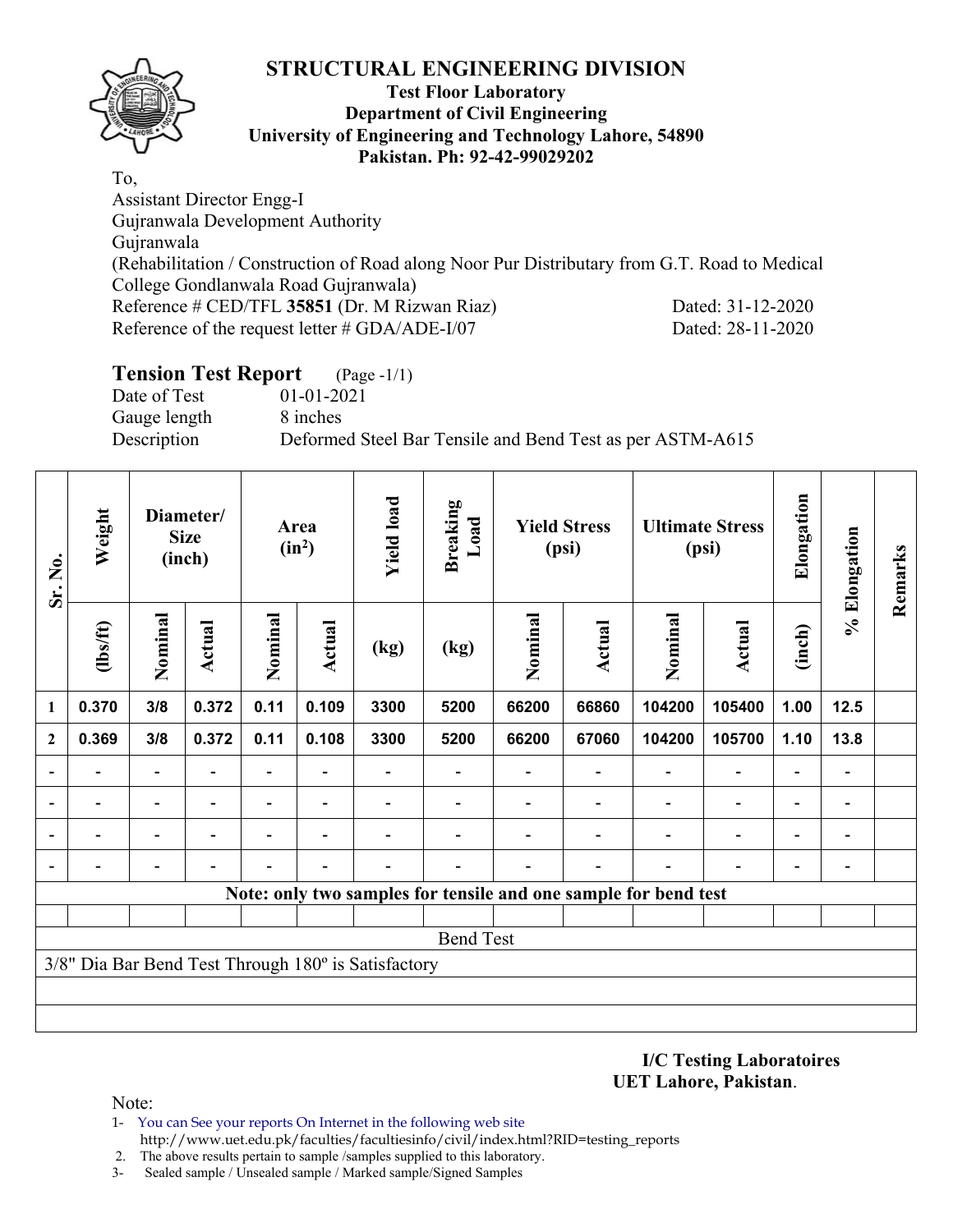

#### **Test Floor Laboratory Department of Civil Engineering University of Engineering and Technology Lahore, 54890 Pakistan. Ph: 92-42-99029202**

To, M/S Haris & Company Lahore (Hi- Tech Blending Expansion of Base Oil Storage Tnks (T- 11 & T- 12))

Reference # CED/TFL **35852** (Dr. M Rizwan Riaz) Dated: 31-12-2020 Reference of the request letter # Nil Dated: 31-12-2020

### **Tension Test Report** (Page -1/1) Date of Test 01-01-2021 Gauge length 8 inches Description Deformed Steel Bar Tensile and Bend Test as per ASTM-A615

| Sr. No.        | Weight                                              |                          | Diameter/<br><b>Size</b><br>(mm) |                | Area<br>$(in^2)$ | <b>Yield load</b> | <b>Breaking</b><br>Load                                        |         | <b>Yield Stress</b><br>(psi) |         | <b>Ultimate Stress</b><br>(psi) | Elongation               | % Elongation | Remarks |
|----------------|-----------------------------------------------------|--------------------------|----------------------------------|----------------|------------------|-------------------|----------------------------------------------------------------|---------|------------------------------|---------|---------------------------------|--------------------------|--------------|---------|
|                | $\frac{2}{10}$                                      | Nominal                  | <b>Actual</b>                    | Nominal        | Actual           | (kg)              | (kg)                                                           | Nominal | Actual                       | Nominal | Actual                          | (inch)                   |              |         |
| $\mathbf{1}$   | 0.374                                               | 10                       | 9.51                             | 0.12           | 0.110            | 3500              | 5100                                                           | 64301   | 70130                        | 93696   | 102200                          | 1.20                     | 15.0         |         |
|                |                                                     |                          |                                  |                |                  |                   |                                                                |         |                              |         | $\overline{\phantom{0}}$        | $\overline{a}$           |              |         |
|                |                                                     | $\overline{a}$           |                                  |                | $\blacksquare$   |                   |                                                                |         |                              |         | $\overline{\phantom{0}}$        | $\overline{\phantom{0}}$ |              |         |
| $\blacksquare$ |                                                     | $\overline{\phantom{0}}$ | $\blacksquare$                   |                | $\blacksquare$   |                   |                                                                |         |                              |         | $\overline{\phantom{0}}$        | $\blacksquare$           |              |         |
|                | -                                                   | $\overline{\phantom{0}}$ |                                  | $\blacksquare$ | $\blacksquare$   |                   |                                                                |         |                              |         | $\overline{\phantom{0}}$        | $\overline{\phantom{0}}$ |              |         |
|                |                                                     |                          |                                  |                |                  |                   |                                                                |         |                              |         |                                 |                          |              |         |
|                |                                                     |                          |                                  |                |                  |                   | Note: only one sample for tensile and one sample for bend test |         |                              |         |                                 |                          |              |         |
|                |                                                     |                          |                                  |                |                  |                   |                                                                |         |                              |         |                                 |                          |              |         |
|                | <b>Bend Test</b>                                    |                          |                                  |                |                  |                   |                                                                |         |                              |         |                                 |                          |              |         |
|                | 10mm Dia Bar Bend Test Through 180° is Satisfactory |                          |                                  |                |                  |                   |                                                                |         |                              |         |                                 |                          |              |         |
|                |                                                     |                          |                                  |                |                  |                   |                                                                |         |                              |         |                                 |                          |              |         |
|                |                                                     |                          |                                  |                |                  |                   |                                                                |         |                              |         |                                 |                          |              |         |

**I/C Testing Laboratoires UET Lahore, Pakistan**.

Note:

- 1- You can See your reports On Internet in the following web site http://www.uet.edu.pk/faculties/facultiesinfo/civil/index.html?RID=testing\_reports
- 2. The above results pertain to sample /samples supplied to this laboratory.
- 3- Sealed sample / Unsealed sample / Marked sample/Signed Samples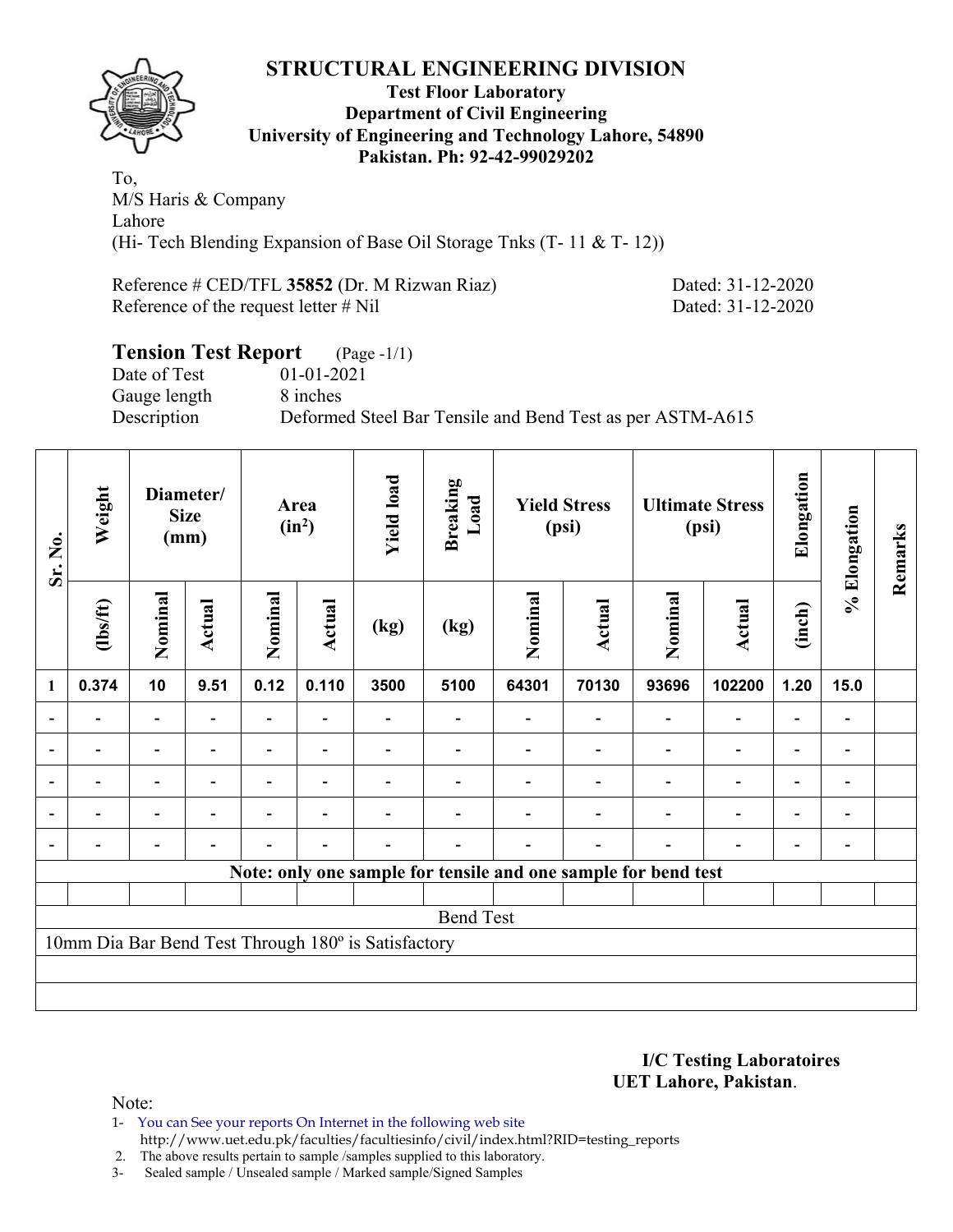

#### **Test Floor Laboratory Department of Civil Engineering University of Engineering and Technology Lahore, 54890 Pakistan. Ph: 92-42-99029202**

To, Executive Engineer Punjab Safe Cities Authority Lahore (OFC Restoration Project in Lahore)

Reference # CED/TFL **35854** (Dr. M Rizwan Riaz) Dated: 31-12-2020 Reference of the request letter # 13331/Works/PSCA/2020 Dated: 30-12-2020

# **Tension Test Report** (Page -1/1) Date of Test 01-01-2021 Gauge length 8 inches Description Deformed Steel Bar Tensile and Bend Test as per ASTM-A615

| Sr. No.      | Weight                                        |                          | Diameter/<br><b>Size</b> |                          | Area<br>$(in^2)$         | <b>Yield load</b> | <b>Breaking</b><br>Load                                         |         | <b>Yield Stress</b><br>(psi) |                | <b>Ultimate Stress</b><br>(psi) | Elongation               | % Elongation                 | Remarks |
|--------------|-----------------------------------------------|--------------------------|--------------------------|--------------------------|--------------------------|-------------------|-----------------------------------------------------------------|---------|------------------------------|----------------|---------------------------------|--------------------------|------------------------------|---------|
|              | $\frac{2}{10}$                                | Nominal<br>$(\#)$        | Actual<br>(inch)         | Nominal                  | Actual                   | (kg)              | (kg)                                                            | Nominal | Actual                       | Nominal        | Actual                          | (inch)                   |                              |         |
| 1            | 0.378                                         | $\mathbf{3}$             | 0.376                    | 0.11                     | 0.111                    | 4200              | 5400                                                            | 84200   | 83360                        | 108200         | 107200                          | 0.70                     | 8.8                          |         |
| $\mathbf{2}$ | 0.377                                         | $\mathbf{3}$             | 0.376                    | 0.11                     | 0.111                    | 4500              | 5200                                                            | 90200   | 89530                        | 104200         | 103500                          | 0.40                     | 5.0                          |         |
|              |                                               | $\overline{a}$           |                          | $\overline{\phantom{0}}$ |                          |                   |                                                                 |         |                              |                | $\overline{\phantom{0}}$        | -                        |                              |         |
|              |                                               | $\overline{\phantom{0}}$ |                          | $\overline{\phantom{a}}$ | $\overline{\phantom{a}}$ |                   |                                                                 |         |                              |                | $\overline{\phantom{0}}$        | $\overline{\phantom{0}}$ | $\overline{\phantom{0}}$     |         |
|              |                                               | $\overline{\phantom{0}}$ |                          | $\overline{\phantom{0}}$ | $\overline{\phantom{0}}$ |                   |                                                                 |         |                              | $\blacksquare$ | $\overline{\phantom{0}}$        | $\overline{\phantom{0}}$ | $\qquad \qquad \blacksquare$ |         |
|              |                                               |                          |                          |                          |                          |                   |                                                                 |         |                              |                |                                 |                          |                              |         |
|              |                                               |                          |                          |                          |                          |                   | Note: only two samples for tensile and one sample for bend test |         |                              |                |                                 |                          |                              |         |
|              |                                               |                          |                          |                          |                          |                   |                                                                 |         |                              |                |                                 |                          |                              |         |
|              |                                               |                          |                          |                          |                          |                   | <b>Bend Test</b>                                                |         |                              |                |                                 |                          |                              |         |
|              | #3 Bar Bend Test Through 180° is Satisfactory |                          |                          |                          |                          |                   |                                                                 |         |                              |                |                                 |                          |                              |         |
|              |                                               |                          |                          |                          |                          |                   |                                                                 |         |                              |                |                                 |                          |                              |         |
|              |                                               |                          |                          |                          |                          |                   |                                                                 |         |                              |                |                                 |                          |                              |         |

**I/C Testing Laboratoires UET Lahore, Pakistan**.

Note:

1- You can See your reports On Internet in the following web site http://www.uet.edu.pk/faculties/facultiesinfo/civil/index.html?RID=testing\_reports

2. The above results pertain to sample /samples supplied to this laboratory.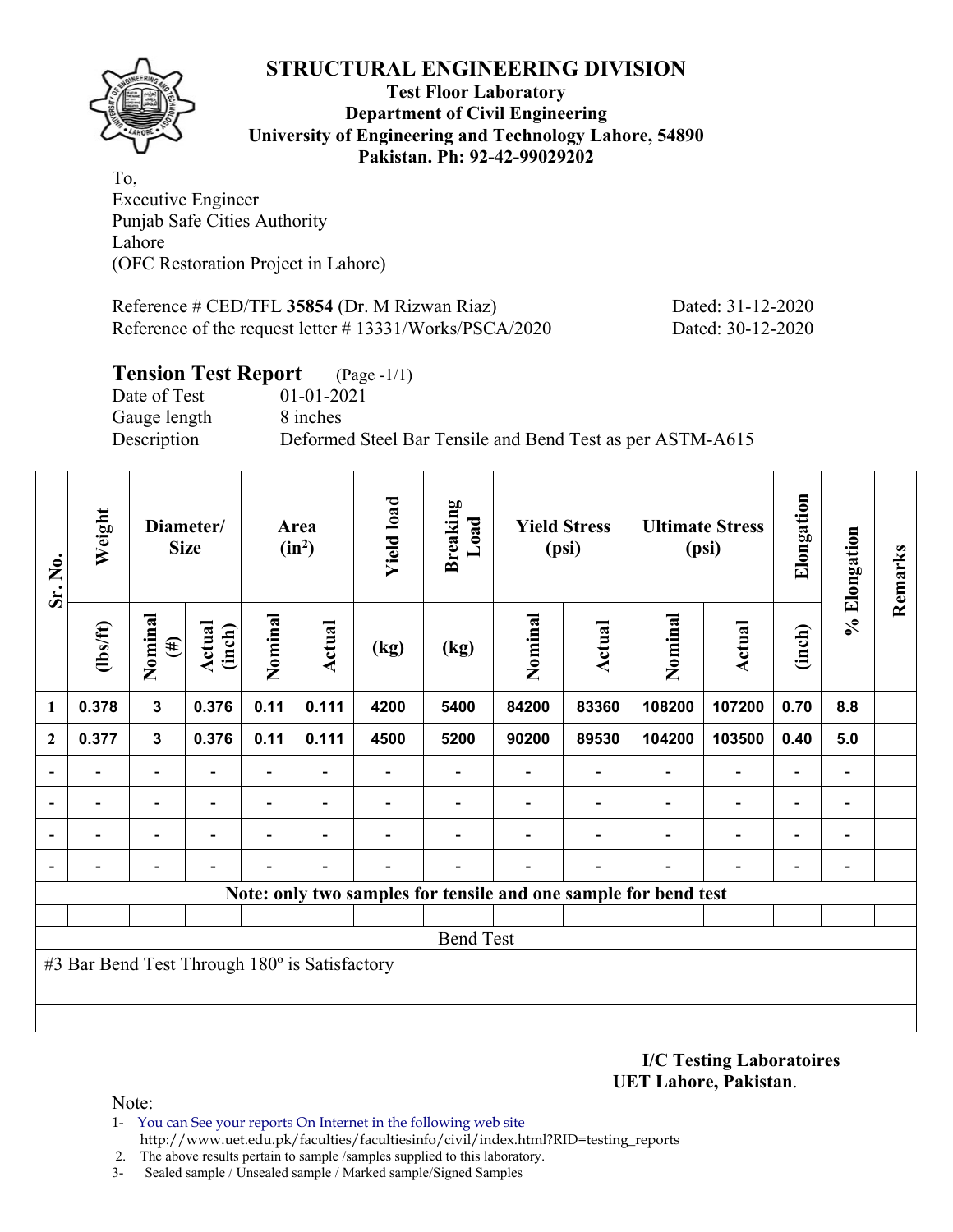

### **Test Floor Laboratory Department of Civil Engineering University of Engineering and Technology Lahore, 54890 Pakistan. Ph: 92-42-99029202**

To, A. Senior Engineer Engineer Cell University of Education Lahore Construction of Small Academic Block at UE D.G Khan Campus (M/s Liaqat & Company) Reference # CED/TFL **35855** (Dr. M Rizwan Riaz) Dated: 31-12-2020 Reference of the request letter # UE/Engg/UE/20/810 Dated: 28-12-2020

## **Tension Test Report** (Page -1/1) Date of Test 01-01-2021 Gauge length 8 inches Description Deformed Steel Bar Tensile and Bend Test as per ASTM-A615

| Sr. No.      | Weight                                        |                          | Diameter/<br><b>Size</b> |                          | Area<br>$(in^2)$         | <b>Yield load</b> | <b>Breaking</b><br>Load  |         | <b>Yield Stress</b><br>(psi) | <b>Ultimate Stress</b><br>(psi)                                 | Elongation               | % Elongation             | Remarks                      |             |
|--------------|-----------------------------------------------|--------------------------|--------------------------|--------------------------|--------------------------|-------------------|--------------------------|---------|------------------------------|-----------------------------------------------------------------|--------------------------|--------------------------|------------------------------|-------------|
| 1            | (1bs/ft)                                      | Nominal<br>$(\#)$        | Actual<br>(inch)         | Nominal                  | Actual                   | (kg)              | (kg)                     | Nominal | Actual                       | Nominal                                                         | <b>Actual</b>            | (inch)                   |                              |             |
|              | 0.395                                         | $\mathbf{3}$             | 0.385                    | 0.11                     | 0.116                    | 3400              | 5500                     | 68200   | 64470                        | 110200                                                          | 104300                   | 1.20                     | 15.0                         | AF<br>Steel |
| $\mathbf{2}$ | 0.376                                         | $\mathbf{3}$             | 0.375                    | 0.11                     | 0.111                    | 3300              | 5100                     | 66200   | 65740                        | 102200                                                          | 101600                   | 1.20                     | 15.0                         |             |
|              |                                               | $\overline{\phantom{0}}$ |                          | $\overline{\phantom{0}}$ |                          |                   |                          |         |                              |                                                                 | $\overline{\phantom{0}}$ | $\overline{\phantom{0}}$ | $\qquad \qquad \blacksquare$ |             |
|              | $\overline{\phantom{0}}$                      | $\overline{\phantom{a}}$ | $\overline{\phantom{a}}$ | -                        | $\overline{\phantom{a}}$ |                   | $\overline{\phantom{0}}$ |         |                              | $\overline{\phantom{0}}$                                        | $\overline{\phantom{a}}$ | $\overline{\phantom{0}}$ | $\qquad \qquad \blacksquare$ |             |
|              |                                               | $\overline{\phantom{0}}$ |                          |                          |                          |                   |                          |         |                              |                                                                 | ٠                        |                          | $\overline{a}$               |             |
|              |                                               | $\overline{\phantom{0}}$ |                          |                          |                          |                   |                          |         |                              |                                                                 |                          |                          | $\overline{a}$               |             |
|              |                                               |                          |                          |                          |                          |                   |                          |         |                              | Note: only two samples for tensile and one sample for bend test |                          |                          |                              |             |
|              |                                               |                          |                          |                          |                          |                   |                          |         |                              |                                                                 |                          |                          |                              |             |
|              |                                               |                          |                          |                          |                          |                   | <b>Bend Test</b>         |         |                              |                                                                 |                          |                          |                              |             |
|              | #3 Bar Bend Test Through 180° is Satisfactory |                          |                          |                          |                          |                   |                          |         |                              |                                                                 |                          |                          |                              |             |
|              |                                               |                          |                          |                          |                          |                   |                          |         |                              |                                                                 |                          |                          |                              |             |
|              |                                               |                          |                          |                          |                          |                   |                          |         |                              |                                                                 |                          |                          |                              |             |

**I/C Testing Laboratoires UET Lahore, Pakistan**.

Note:

- 1- You can See your reports On Internet in the following web site http://www.uet.edu.pk/faculties/facultiesinfo/civil/index.html?RID=testing\_reports
- 2. The above results pertain to sample /samples supplied to this laboratory.
- 3- Sealed sample / Unsealed sample / Marked sample/Signed Samples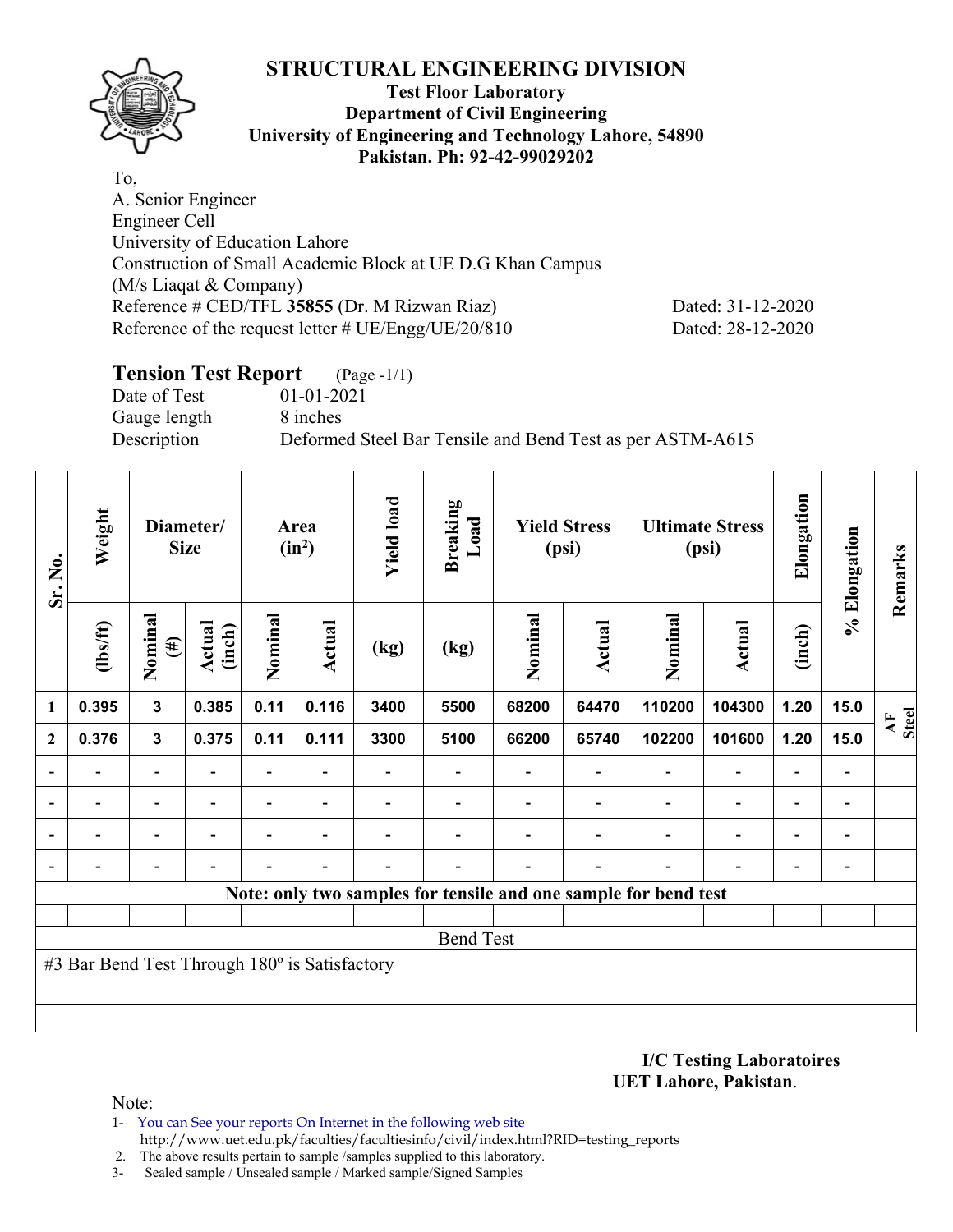

### **Test Floor Laboratory Department of Civil Engineering University of Engineering and Technology Lahore, 54890 Pakistan. Ph: 92-42-99029202**

To, PegAsus Contractors (Pvt) Ltd. Lahore (Project : Construction of tunnel at Jammu & Kashmir Monument at Muzaffarabad)

| Reference # CED/TFL 35856 (Dr. Rizwan Raiz) |  |  |
|---------------------------------------------|--|--|
| Reference of the request letter $\#$ Nil    |  |  |

Dated: 31-12-2020 Dated: 31-12-2020

# **Tension Test Report** (Page -1/1) Date of Test 01-01-2021 Gauge length 8 inches Description Deformed Steel Bar Tensile and Bend Test as per ASTM-A615

| Sr. No.                  | Weight                                              |                              | Diameter/<br><b>Size</b><br>(inch) |         | Area<br>$(in^2)$ | <b>Yield load</b> | <b>Breaking</b><br>Load                                        |         | <b>Yield Stress</b><br>(psi) | <b>Ultimate Stress</b><br>(psi) |                          | Elongation               | % Elongation             | Remarks |
|--------------------------|-----------------------------------------------------|------------------------------|------------------------------------|---------|------------------|-------------------|----------------------------------------------------------------|---------|------------------------------|---------------------------------|--------------------------|--------------------------|--------------------------|---------|
| $\mathbf{1}$             | (1bs/ft)                                            | Nominal                      | <b>Actual</b>                      | Nominal | Actual           | (kg)              | (kg)                                                           | Nominal | Actual                       | Nominal                         | Actual                   | (inch)                   |                          |         |
|                          | 0.374                                               | 3/8                          | 0.374                              | 0.11    | 0.110            | 3600              | 5300                                                           | 72200   | 72140                        | 106200                          | 106200                   | 1.20                     | 15.0                     |         |
|                          |                                                     | $\overline{\phantom{a}}$     |                                    |         |                  |                   |                                                                |         |                              |                                 | $\overline{\phantom{0}}$ | $\overline{\phantom{0}}$ | $\overline{\phantom{a}}$ |         |
| $\overline{\phantom{a}}$ |                                                     | $\overline{\phantom{0}}$     |                                    |         |                  |                   |                                                                |         |                              |                                 | -                        | $\overline{\phantom{0}}$ |                          |         |
| $\overline{\phantom{a}}$ |                                                     | $\qquad \qquad \blacksquare$ |                                    |         |                  |                   |                                                                |         |                              |                                 | $\overline{\phantom{a}}$ | $\overline{\phantom{0}}$ | $\overline{\phantom{a}}$ |         |
|                          |                                                     | $\overline{\phantom{0}}$     |                                    |         |                  |                   |                                                                |         |                              |                                 | $\overline{\phantom{0}}$ | $\overline{\phantom{0}}$ | $\overline{\phantom{0}}$ |         |
|                          |                                                     | $\overline{\phantom{0}}$     |                                    |         |                  |                   |                                                                |         |                              |                                 | $\overline{\phantom{0}}$ | $\overline{\phantom{0}}$ | $\overline{\phantom{0}}$ |         |
|                          |                                                     |                              |                                    |         |                  |                   | Note: only One sample for tensile and one sample for bend test |         |                              |                                 |                          |                          |                          |         |
|                          |                                                     |                              |                                    |         |                  |                   |                                                                |         |                              |                                 |                          |                          |                          |         |
|                          |                                                     |                              |                                    |         |                  |                   | <b>Bend Test</b>                                               |         |                              |                                 |                          |                          |                          |         |
|                          | 3/8" Dia Bar Bend Test Through 180° is Satisfactory |                              |                                    |         |                  |                   |                                                                |         |                              |                                 |                          |                          |                          |         |
|                          |                                                     |                              |                                    |         |                  |                   |                                                                |         |                              |                                 |                          |                          |                          |         |
|                          |                                                     |                              |                                    |         |                  |                   |                                                                |         |                              |                                 |                          |                          |                          |         |

#### **I/C Testing Laboratoires UET Lahore, Pakistan**.

Note:

1- You can See your reports On Internet in the following web site http://www.uet.edu.pk/faculties/facultiesinfo/civil/index.html?RID=testing\_reports

2. The above results pertain to sample /samples supplied to this laboratory.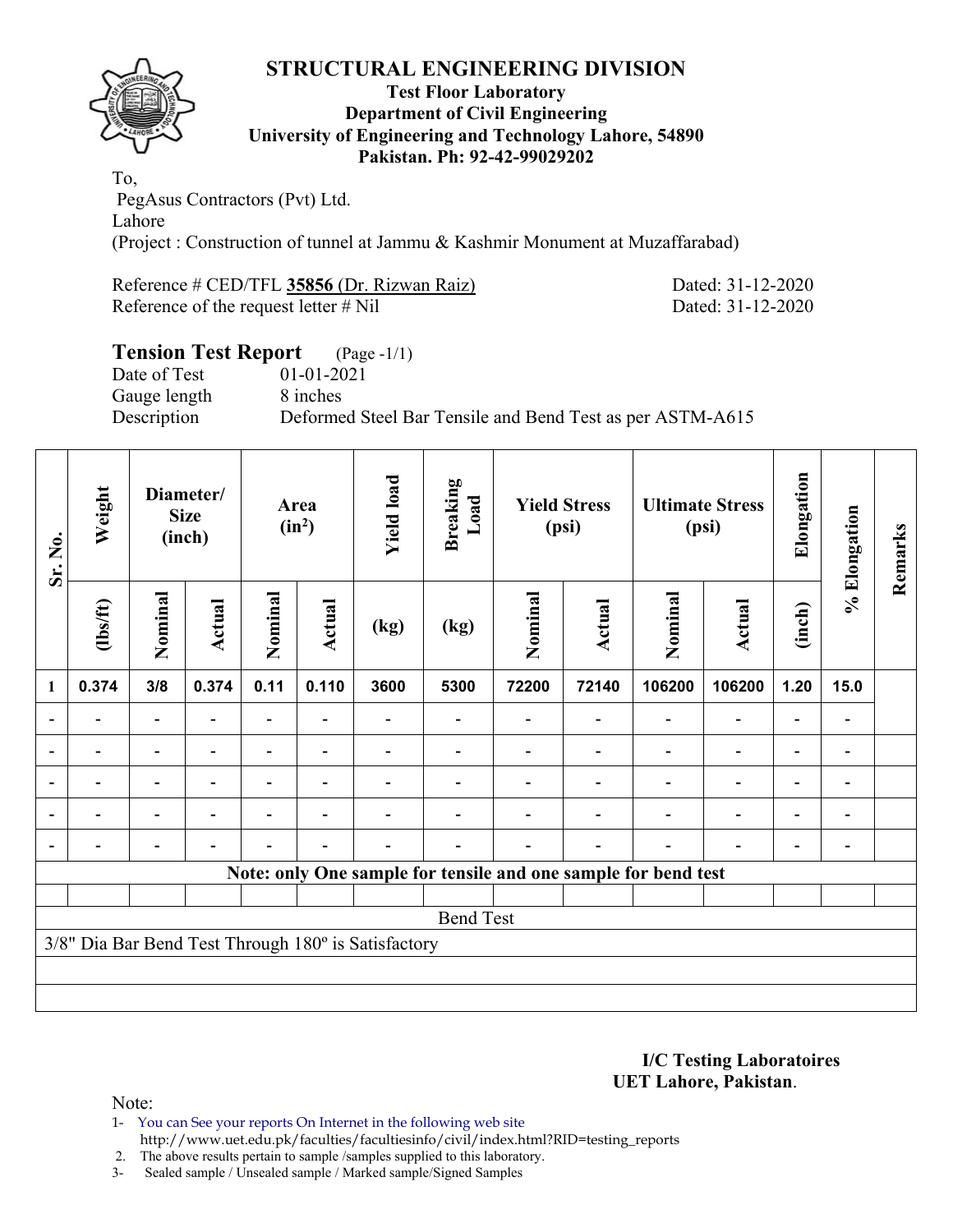

### **Test Floor Laboratory Department of Civil Engineering University of Engineering and Technology Lahore, 54890 Pakistan. Ph: 92-42-99029202**

To, 60 Medium Regiment Artillery ( Hizb-ul-Hadeed) Lahore

| Reference # CED/TFL 35857 (Dr. Rizwan Raiz)          |  |
|------------------------------------------------------|--|
| Reference of the request letter #325/ $\overline{Q}$ |  |

Dated: 01-01-2021 Dated: 10-10-2020

## **Tension Test Report** (Page -1/1) Date of Test 01-01-2021 Gauge length 8 inches Description Deformed Steel Bar Tensile and Bend Test as per ASTM-A615

| Sr. No.                  | Weight                                              | Diameter/<br><b>Size</b><br>(inch) |                          | Area<br>$(in^2)$ |                          | <b>Yield load</b> | <b>Breaking</b><br>Load  | <b>Yield Stress</b><br>(psi) |                                                                | <b>Ultimate Stress</b><br>(psi) |                          | Elongation               | % Elongation                 | Remarks |
|--------------------------|-----------------------------------------------------|------------------------------------|--------------------------|------------------|--------------------------|-------------------|--------------------------|------------------------------|----------------------------------------------------------------|---------------------------------|--------------------------|--------------------------|------------------------------|---------|
| 1                        | $\frac{2}{10}$                                      | Nominal                            | <b>Actual</b>            | Nominal          | <b>Actual</b>            | (kg)              | (kg)                     | Nominal                      | Actual                                                         | Nominal                         | Actual                   | (inch)                   |                              |         |
|                          | 0.340                                               | 3/8                                | 0.357                    | 0.11             | 0.100                    | 3000              | 4200                     | 60200                        | 66120                                                          | 84200                           | 92600                    | 1.40                     | 17.5                         |         |
| $\overline{\phantom{0}}$ | $\overline{\phantom{0}}$                            | $\overline{\phantom{0}}$           |                          | ٠                | $\overline{\phantom{a}}$ |                   | $\overline{\phantom{0}}$ |                              | $\overline{\phantom{0}}$                                       |                                 | $\overline{\phantom{a}}$ | $\overline{\phantom{0}}$ | $\qquad \qquad \blacksquare$ |         |
|                          |                                                     | $\blacksquare$                     |                          |                  |                          |                   |                          |                              |                                                                |                                 | $\overline{\phantom{0}}$ |                          |                              |         |
| $\blacksquare$           |                                                     | -                                  |                          |                  |                          |                   |                          |                              |                                                                |                                 |                          |                          | $\overline{a}$               |         |
| $\overline{\phantom{0}}$ | $\overline{\phantom{a}}$                            | $\overline{\phantom{0}}$           | $\overline{\phantom{0}}$ |                  | $\overline{\phantom{0}}$ |                   |                          |                              |                                                                |                                 | $\overline{\phantom{0}}$ | $\overline{\phantom{0}}$ | $\overline{\phantom{a}}$     |         |
| $\overline{\phantom{0}}$ | $\overline{a}$                                      | $\overline{\phantom{0}}$           |                          |                  | ٠                        |                   |                          |                              |                                                                |                                 | $\overline{\phantom{0}}$ | $\overline{\phantom{0}}$ | $\overline{\phantom{a}}$     |         |
|                          |                                                     |                                    |                          |                  |                          |                   |                          |                              | Note: only One sample for tensile and one sample for bend test |                                 |                          |                          |                              |         |
|                          |                                                     |                                    |                          |                  |                          |                   |                          |                              |                                                                |                                 |                          |                          |                              |         |
|                          | <b>Bend Test</b>                                    |                                    |                          |                  |                          |                   |                          |                              |                                                                |                                 |                          |                          |                              |         |
|                          | 3/8" Dia Bar Bend Test Through 180° is Satisfactory |                                    |                          |                  |                          |                   |                          |                              |                                                                |                                 |                          |                          |                              |         |
|                          |                                                     |                                    |                          |                  |                          |                   |                          |                              |                                                                |                                 |                          |                          |                              |         |
|                          |                                                     |                                    |                          |                  |                          |                   |                          |                              |                                                                |                                 |                          |                          |                              |         |

#### **I/C Testing Laboratoires UET Lahore, Pakistan**.

Note:

- 1- You can See your reports On Internet in the following web site http://www.uet.edu.pk/faculties/facultiesinfo/civil/index.html?RID=testing\_reports
- 2. The above results pertain to sample /samples supplied to this laboratory.
- 3- Sealed sample / Unsealed sample / Marked sample/Signed Samples